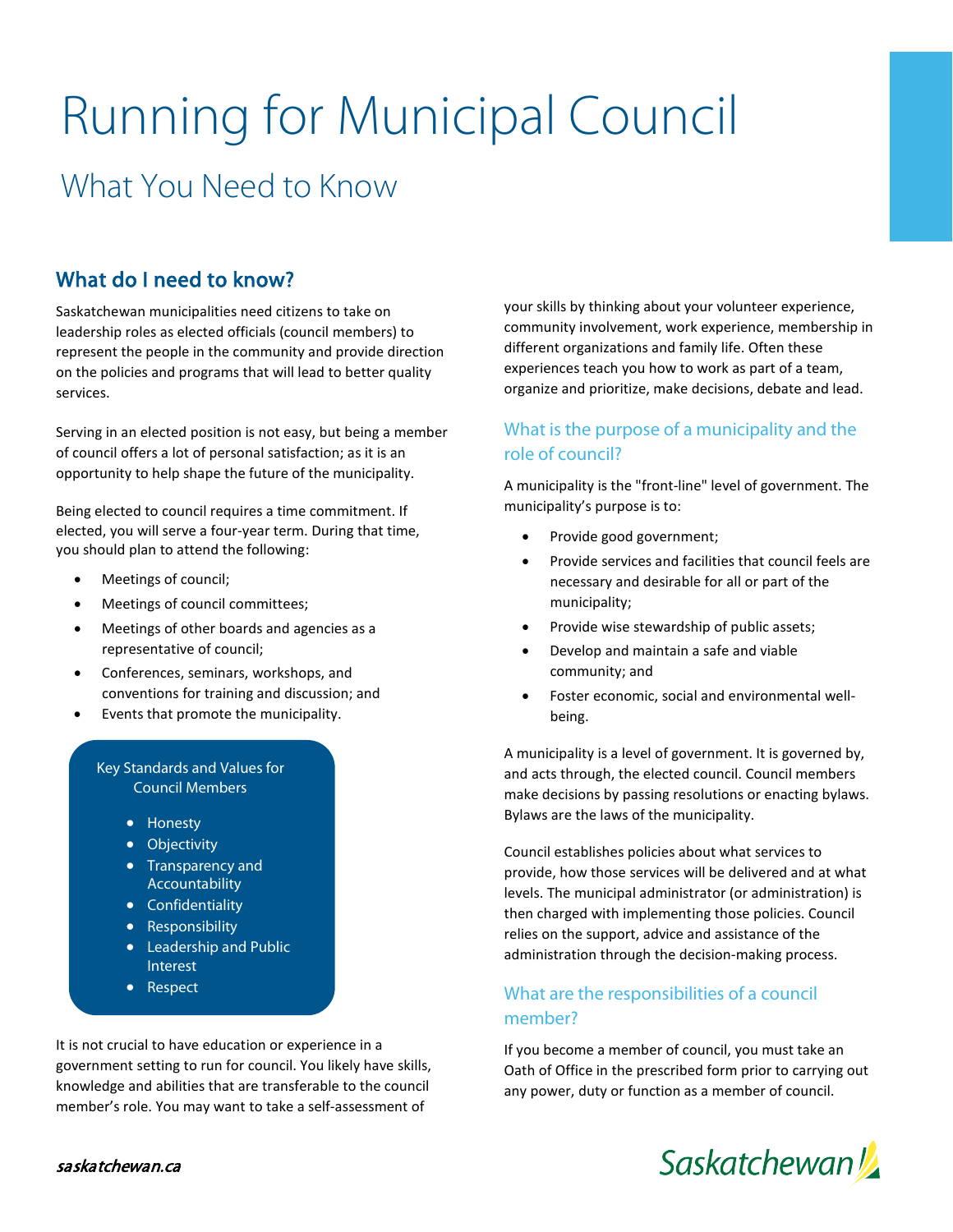Within 30 days of being elected to council, you must complete and sign a Public Disclosure Statement which is also required at the time of filing your nomination paper. (See "How do I file my nomination" for further details.) This statement must be reviewed annually and updated when required.

Your Oath of Office and Public Disclosure Statement are accessible public documents.

All decisions of council must be made at a meeting open to the public with a majority of council members present. At these meetings, it is important for council members to listen to each other and collectively reach decisions that are in the best interest of the municipality. A member of council, including the mayor or reeve, does not have the authority to make independent decisions on behalf of the municipality, such as committing the municipality to expenditures or directing the activities of municipal employees.

## What are Conflict of Interest rules for council members?

A conflict of interest occurs when a council member's private interests, or a closely connected person's interests may, or may appear to, be affected by a council decision. A financial interest is always a conflict of interest. If as a council member you think you may have a conflict of interest, you must:

- Declare the nature of the interest before any discussion occurs;
- Leave council chambers; and
- Not vote or discuss the matter with other council members before, during, or after the matter is considered or decided.

You can find more information on conflict of interest rules by searching "conflict of interest" on www.saskatchewan.ca.

## What is the municipal election cycle?

Saskatchewan has three types of municipalities.

- Urban (cities, towns, villages and resort villages);
- Rural; and
- Northern (towns, northern villages, northern hamlets and the District).

General elections in urban municipalities are held every four years. The council of an urban municipality has a mayor (elected at large) and at least two councillors. Some urban municipalities are divided into wards and voters elect at least one councillor for each ward.

Each rural municipality is divided into numbered divisions. The council of a rural municipality has a reeve (elected at large) and a councillor for each division. Members of council are elected to four-year terms. General elections in rural municipalities are held every two years on a rotational basis.

In the 2020 general election, elections will be held for reeves and odd-numbered division councillors. In 2022, elections will be held for even-numbered division councillors.

Northern municipalities hold elections every four years. The election dates may vary; therefore, contact the administrator of your northern municipality for further information.

You can find more information by searching "municipal elections" on [www.saskatchewan.ca.](http://www.saskatchewan.ca/)

# How do I run for council?

## Am I eligible?

To be a candidate in a municipal election, you must be:

- 18 years of age on election day;
- A Canadian citizen;
- Not disqualified from being a candidate; and
- Eligible to be nominated as provided for in *The Local Government Election*

## How do I file my nomination?

Obtain a nomination paper and a public disclosure statement form, from your municipality. The public disclosure statement identifies the name and nature of employment, financial interests or other involvement that may be seen to affect fairness in making a municipal decision. You can obtain further information on public disclosure statements from your municipality or at www.saskatchewan.ca.

Other attachments to the nomination paper that may be required are:

- A criminal record check if your municipality has passed a bylaw requiring its submission.
- A deposit of \$100 either in cash, a certified cheque or a money order payable to the municipality (if your municipality has a population of 20,000 or more).



#### saskatchewan.ca